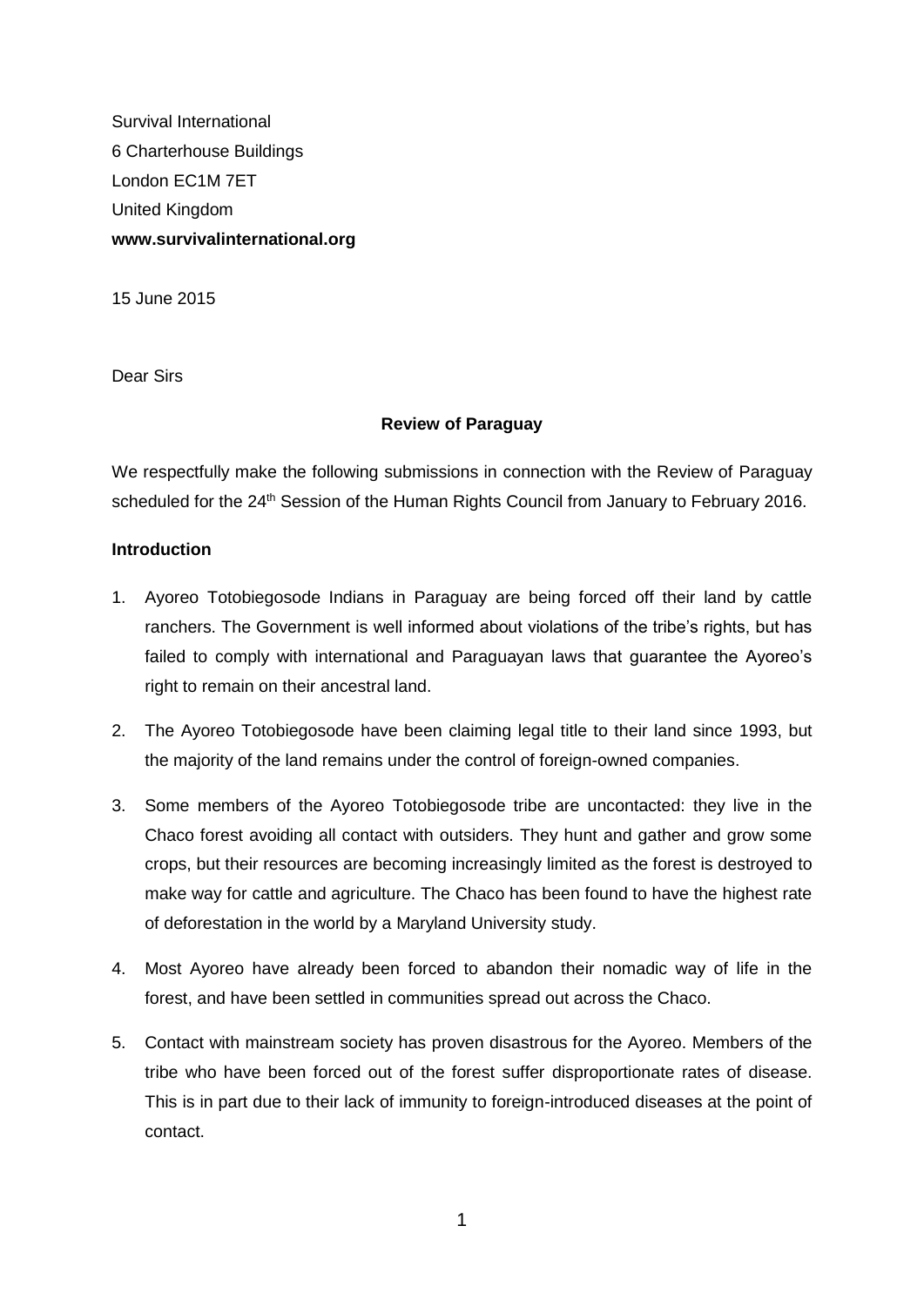- 6. An unknown number of Ayoreo have already died from diseases spread following first contact, and many suffer from a TB-like illness that threatens to kill many more.
- 7. The Ayoreo who remain in the forest are amongst the most vulnerable societies on the planet. Unwanted contact between ranch workers and the Ayoreo is likely to be violent and will inevitably result in the spread of fatal diseases.

# **Cattle ranchers**

- 8. Several companies have been caught through the use of satellite imagery clearing forest and constructing buildings inside the Ayoreo's land claim. Although the cases have been reported to government authorities a weak and corrupt judicial system has failed to prevent further incursions of the land, or allowed for the return of the land to its indigenous owners.
- 9. The companies Carlos Casado S.A., Yaguarete Pora S.A. and Itapoti S.A. have all been caught illegally clearing the Ayoreo's forest.
- 10. Agricultural firm Carlos Casado S.A. owns 36,000 hectares of land in the core area of the Ayoreo's ancestral homeland.
- 11. In August 2012, the Paraguayan government confirmed in a letter to Ayoreo organisation OPIT that the company had begun construction of a road and reservoir without the required license.
- 12. The company subsequently wrote to the government offering to consider a payment for the land, which would then transfer the land title to the Ayoreo. But no action has since been taken against the company, and there has been no progress on transferring the land to the Ayoreo.
- 13. Beef company Yaguarete Pora S.A. owns 78,549 hectares of the Ayoreo's land. Thousands of hectares of land have already been illegally cleared by the company's workers.
- 14. In May 2010, the company was found guilty of hiding evidence proving uncontacted Indians were living on its land. It was issued with an unprecedented fine and its environmental license (required to carry out work on the land) was removed.
- 15. On 30 October 2013, Yaguarete's environmental license was renewed in a case taken to the courts by the company. On 28 January 2014, another judge revoked the decision to grant the company an environmental license to work on the Ayoreo's land.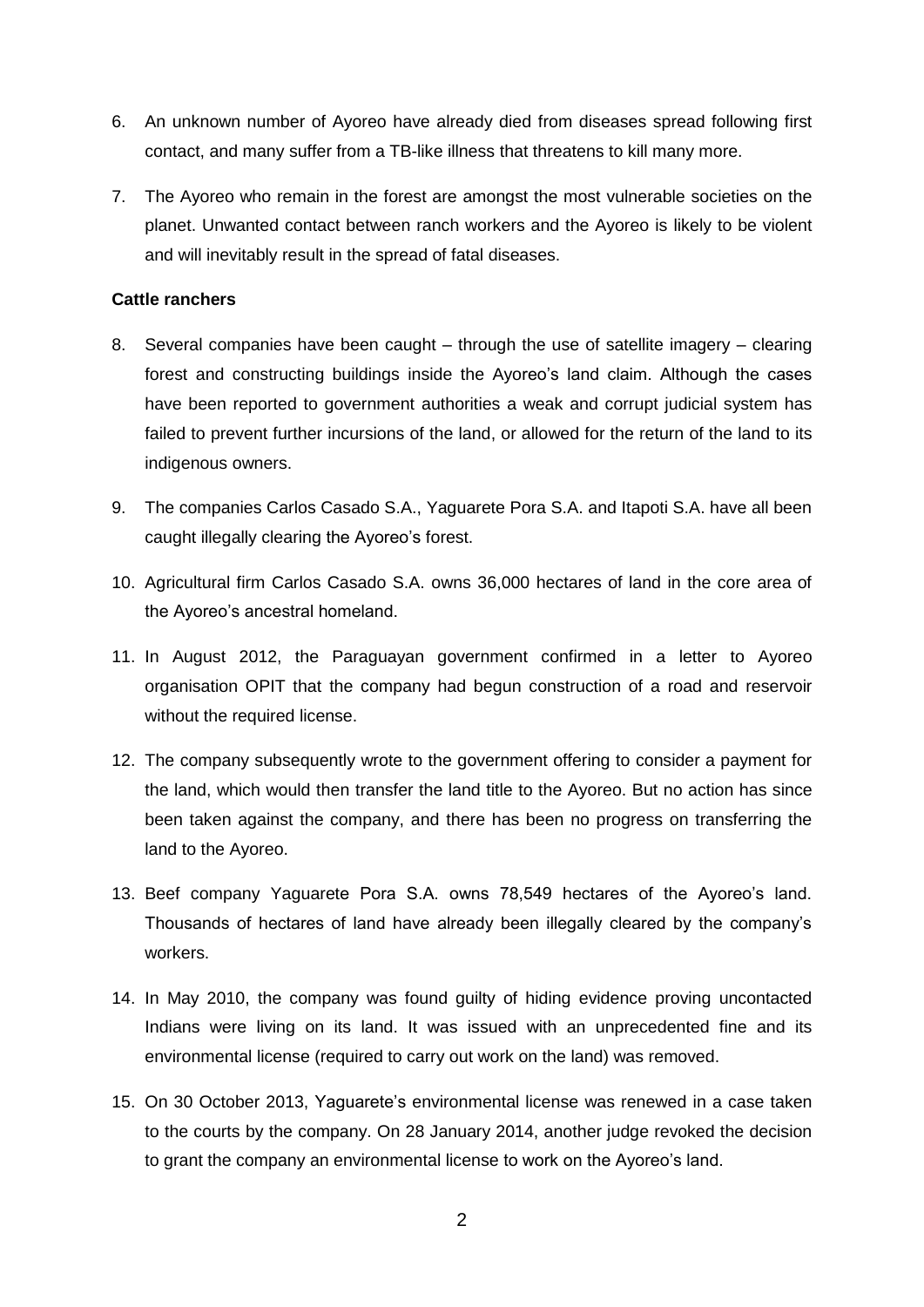- 16. Yaguarete Pora does not have the legal right to deforest any of the land inhabited by uncontacted Ayoreo Indians, or land that is being claimed as the ancestral property of the Ayoreo Totobiegosode. Despite this, satellite imagery taken over several years shows that the company has been repeatedly illegally clearing forest to make way for cattle.
- 17. Parcels of land that have been legally titled to the Ayoreo have also been invaded by cattle ranchers.
- 18. The company Itapoti S.A. has repeatedly entered and carried out works inside the Ayoreo's titled property (Finca 18.981) without consulting the Indians. The land was titled to the Ayoreo by the Government Rural Welfare Institute (IBR) in 1997.
- 19. On 22 July 2013, Itapoti S.A. was granted police protection by Judge Juan Carlos Molas in order that the firm could erect fencing inside Finca 18.981.
- 20. More recently, on 23 April 2015 a government team confirmed that the company had again carried out illegal works inside the Ayoreo's titled land. To date, no action has been taken against the company.

### **Health**

- 21. According to the World Health Organization, tuberculosis amongst indigenous peoples in Paraguay is 10 times more prevalent than the national average. Only 25% of indigenous peoples in Paraguay are treated at health posts, according to the Paraguayan Ministry of Public Health.
- 22. Ayoreo Totobiegosode have suffered acute health problems since coming into contact with outsiders. Like all previously uncontacted peoples, they have little or no immunity to diseases common in the Western world.
- 23. Today many Ayoreo suffer from respiratory disease, as well as malnutrition and diabetes. At least three adults have died from a TB-like illness in the past decade.
- 24. The Paraguayan government has been repeatedly informed about the state of the Ayoreo's health. However, local health promoters remain under-equipped and underfunded, and medical attention is minimal.

# **Legal position**

25. Paraguay's 1992 Constitutional Law (Chapter V, Article 64) ensures that "Indian people have a right, as communities, to a shared ownership of a piece of land, which will be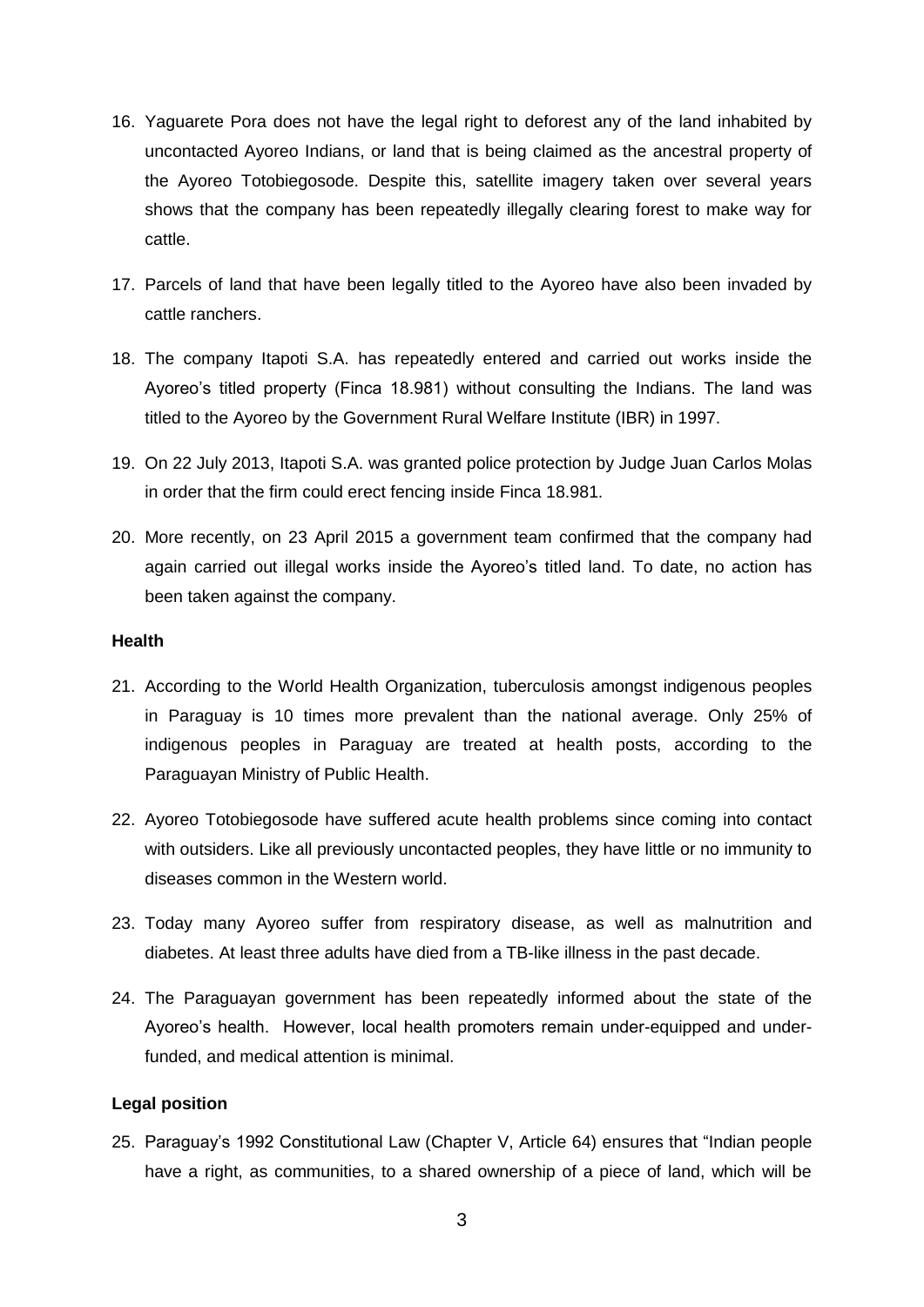sufficient both in terms of size and quality for them to preserve and to develop their own lifestyles."

- 26. The same Article states: "The removal or transfer of Indian groups from their habitat, without their express consent, is hereby prohibited."
- 27. Paraguay has also ratified ILO Convention 169, which states: "Governments shall ensure that, whenever appropriate, studies are carried out, in co-operation with the peoples concerned, to assess the social, spiritual, cultural and environmental impact on them of planned development activities. The results of these studies shall be considered as fundamental criteria for the implementation of these activities".
- 28. In violation of these laws, the Ayoreo have not been consulted by the companies or the State about work on their land. In rare instances where consultation and consent has been sought, the Ayoreo have expressly rejected the presence of outsiders inside their land claim.
- 29. Although the ILO 169 does not address the specific situation of uncontacted tribes, in ratifying the convention Paraguay has undertaken a duty to protect and preserve the environment of the territories inhabited by indigenous peoples.
- 30. The choice of no contact of the Ayoreo-Totobiegosode who remain in the forest should be regarded as their response under Article 15.2 of the Convention.

# **Recommendations**

- 31. We respectfully ask the Council to urge Paraguay as a matter of the highest priority:
	- (1) to purchase or expropriate as a minimum the 550,000 hectares of land claimed by the Ayoreo Totobiegosode tribe since 1993.
	- (2) to take immediate legal action against the companies working inside the Ayoreo's land claim.
	- (3) to provide appropriate emergency and ongoing medical care for contacted members of the tribe.

Yours faithfully,

Stephen Comy